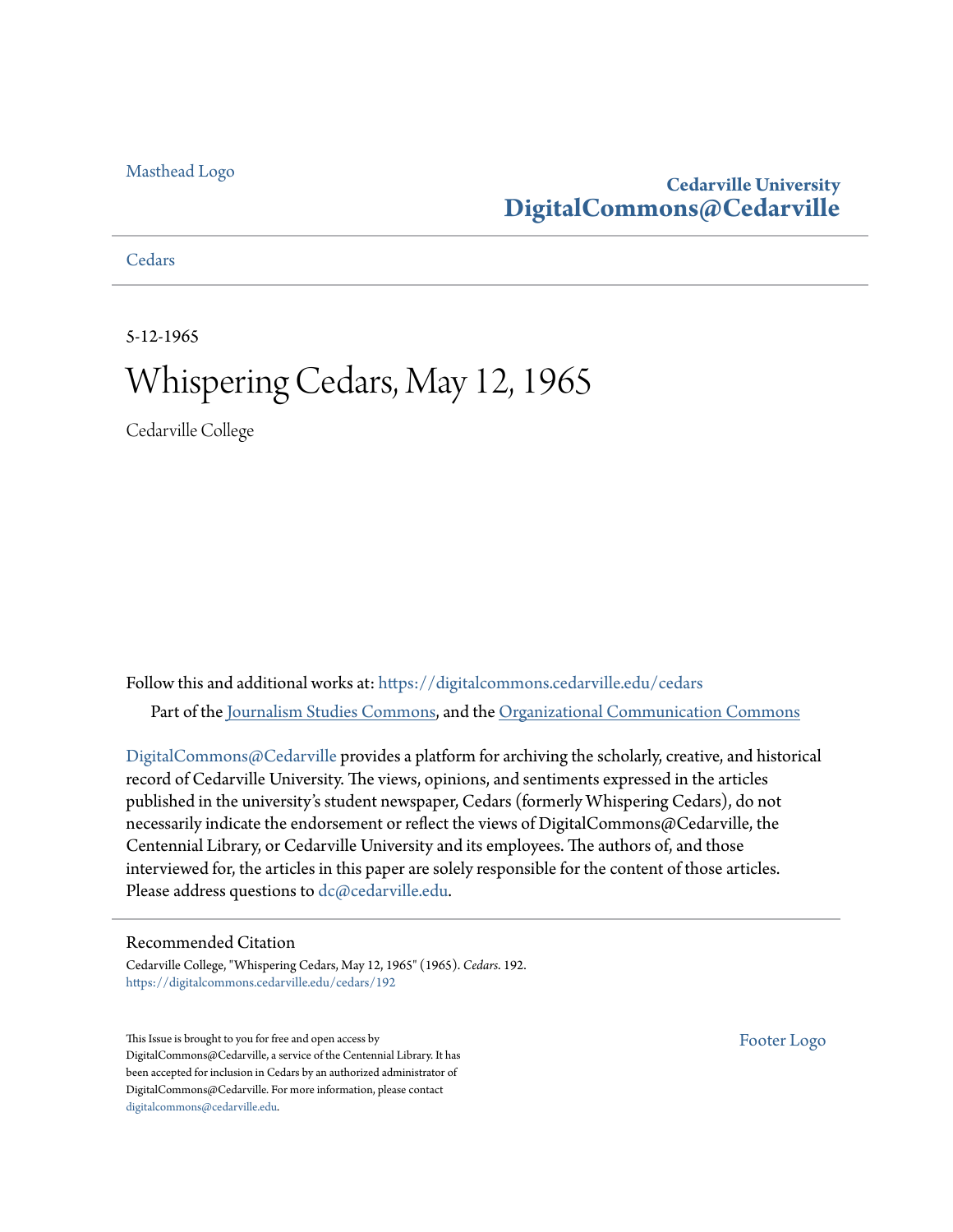A Student Publication of Cedarville College WEIGPHEING CEDARS

Š.

#### Vol. XII May 12, 1965 No. 12

#### WALVOORD WILL SPEAK TO SENIORS

The speaker for the 1965 Commencement exercises of Cedarville College on May 29, at 10 a.m. will be Dr. John F. Walvoord, president of the Dallas Theological Seminary. Dr. Walvoord received his Master of Arts degree from Texas Christian University, Doctorate of Theology from Dallas Theological Seminary, and Doctorate of Divinity from Wheaton College.

Dr. Walvoord has written many books on Biblical eschatology including The Return of the Lord, The Millennial Kingdom, Israel in Prophecy, and The Church in Prophecy. He has been the editor of Bibliotheca Sacra since 1952.

Reverend Walvoord held a pastorate in Fort Worth, Texas, from 1936 to 1950. He is a member of the Independent Fundamental Churches of America and is also a member of the committee appointed by the Oxford University Press to revise the notes of the Scofield edition of the Bible.

In recognition of his accomplishments, Dr. Walvoord is listed in Who's Who in American Education and in the Directory of American Scholars. He is also a member of the Wheaton College Scholastic Honor Society and the Evangelical Theological Society.

#### ANOTHER CEDARVILLE FIRST PROCLAIMED SUCCESS

Another first was instituted on Monday, May 3, here at Cedarville. At 7:00 p. m. Dr. Jeremiah, Dr. Johnson, Dr. Maddox, Dean Mcintosh, Mr. St. Clair, and Mr. Turner met with the members of Student Council, class presidents, and a representative from each dormitory to discuss student and administration problems.

This "Communications Banquet" was given in order to help the students gain a better insight into the problems facing our college and to draw a closer tie between the students and the administration.

After our chicken dinner and ice cream, the tables were cleared and Dean Mcintosh introduced Dr. Jeremiah who gave a report of the recent trustee's meeting. He stated that because of <sup>a</sup> lack of sufficient funds the library and dormitory plans have been postponed. There will, however, probably be an addition to F a it h Hall identical to the present structure, thus creating a courtyard in the middle, ideal for lounging in the spring and fall. If housing permits, up to seven hundred students will be accepted this coming fall.

> It was also reported that three new (continued on page 3)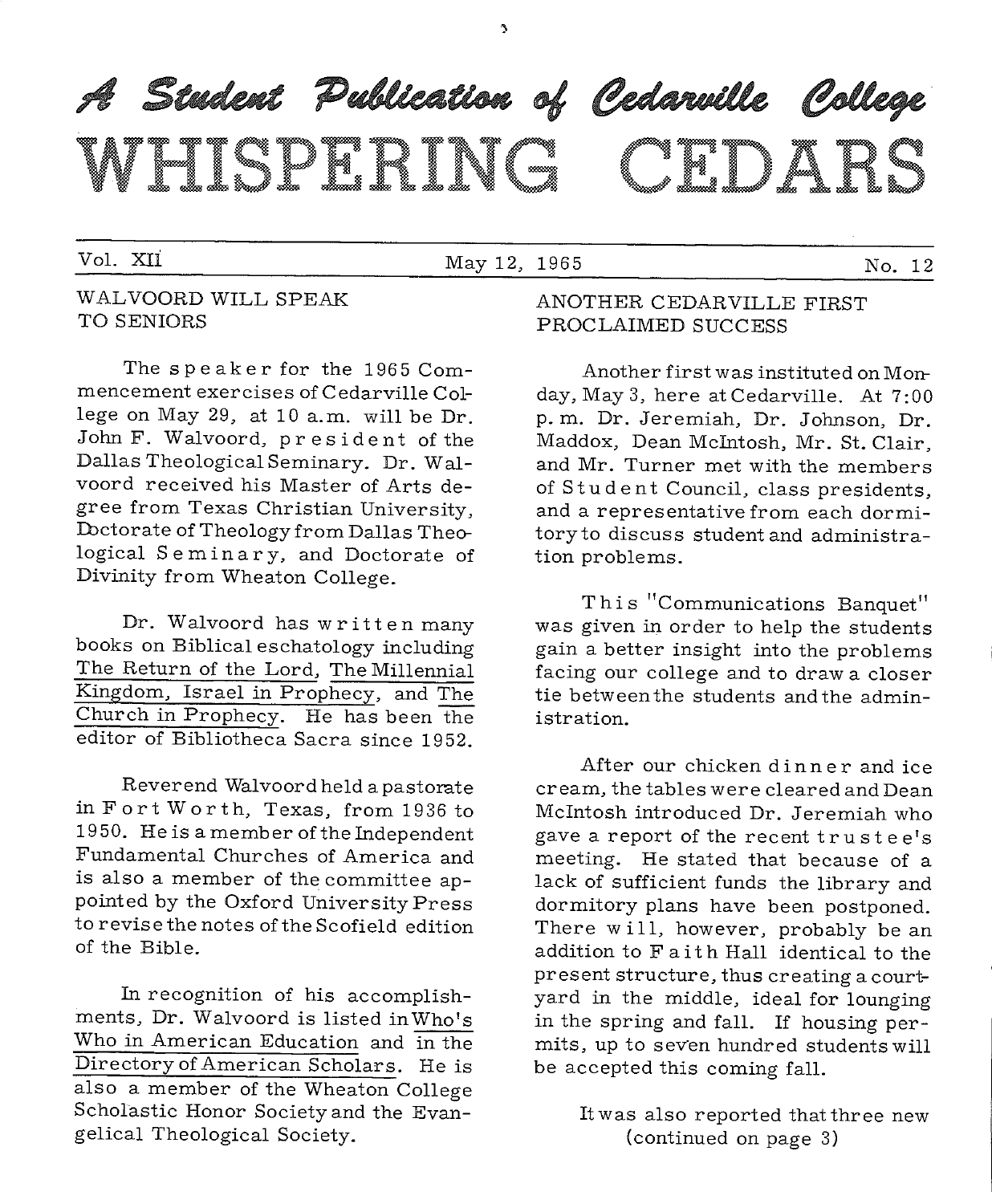#### EDITORIAL

There has been some talk lately about our student body undertaking a project to send a student to some foreign mission field next summer. This person, it has been stated, need not necessarily be one who feels called to the mission field; he will represent the Lord and Cedarville College.

When God calls a young person to missionary work, He does not always reveal immediately the field on which that one is to work. It is vitally important that the interested person have as much experience as possible in the type of work he will likely be going into on the field.

Aside from his formal education, there are many helpful roles which one interested in missionary work may assume to prepare him for actual work on the field. Teaching Sunday School, leading youth groups, doing visitation, conducting street meetings and holding jail services are but a few. All of these provide excellent opportunities; yet, how much more valuable would be a first hand experience on a mission field.

First, then, we must realize that if a student is sent from Cedarville College to any mission field, he must be one whom the Lord is leading into missionary work. If we as students are expected to contribute to this project, we must know that our money is being invested in the 1 if e of the student who will profit most from such an experience.

Secondly, this individual should not be going out with the idea that he is to

represent our College. This young person would, of course, promote Cedarville in any way he could, much in the way any other student home for the summer would do. If this, however, is to be a missionary endeavor to any extent, it must not be in any way for the purpose of publicizing Cedarville College. No young person with mis s ions at heart should be tied down in this way; <sup>a</sup>young person who does not 1 ov e missionary work does not belong on any mission field, even for just one summer.

#### LETTER TO THE EDITOR

<sup>A</sup>Personal Challenge to All Students Attending Cedarville College

Leadership is fought for and sought for on all parts of the 20th century globe. Civil wars have raged in Korea, Indo-China, Laos and Viet Nam. Colleges are producing more and more students to fill the executive office of small businesses, corporations, and government The great Negro civil rights movement of the decade has been in search of unified organization headed by one great leader.

As a senior and president of our student b ody, I have thought about the prospects for our students in the world today. I am optimistic about our student body. Each individual that has accepted Christ as his Lord has the very potential in his life to impress a great image in the pages of time. We as Christians are to carry on the work of the Church of Christ in a hostile world that sorely outnumbers us. I believe that we all must assume a role of leadership if we are to carry on the Lord's work against such great physical odds.

 $\check{\mathbf{C}}$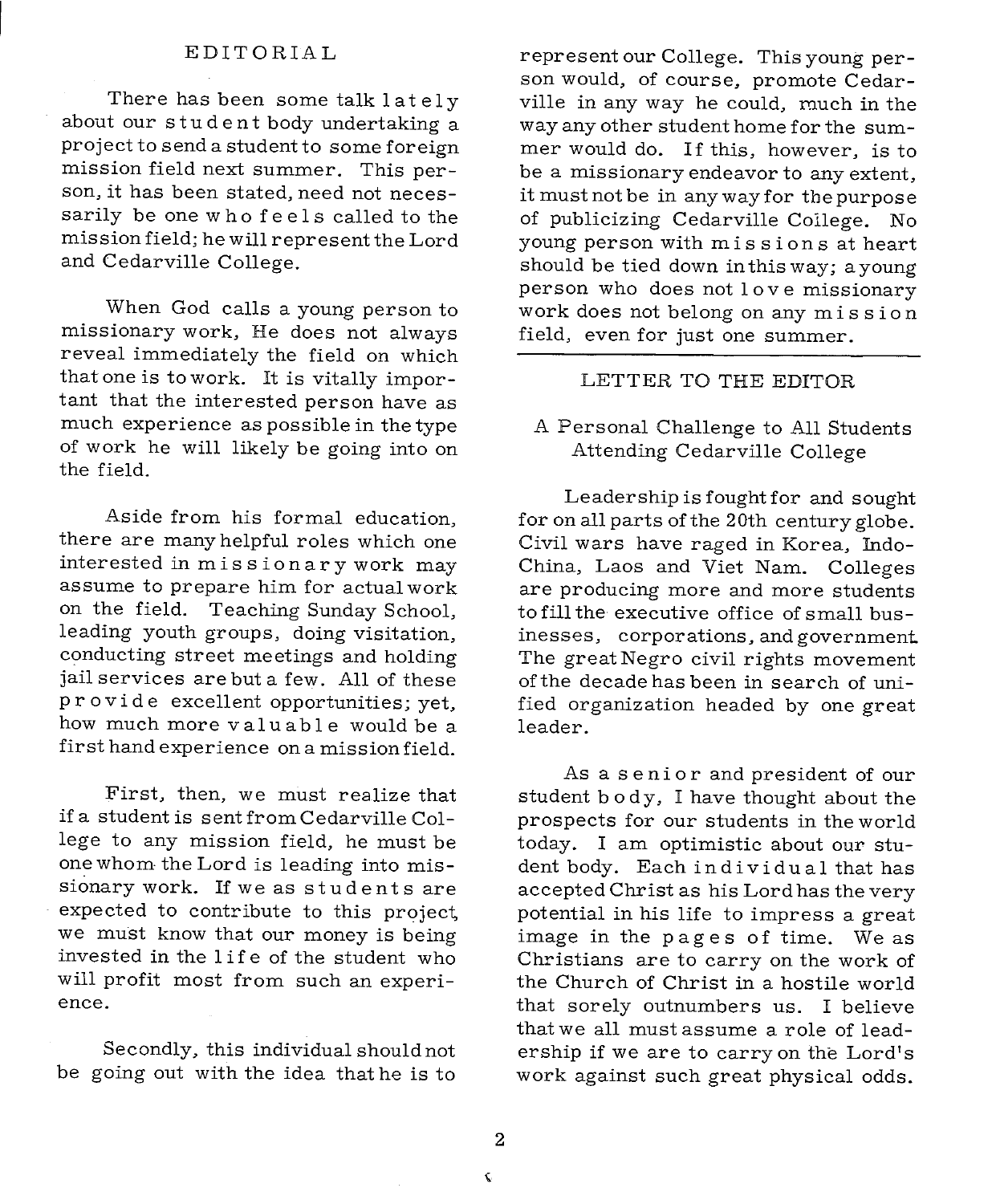Because of this challenge, we are at Cedarville College.

What makes the difference between an average leader and a great leader? A great man will attain goals for other men. If George Washington and Patrick Henry would have received the privilege for only themselves to petition King George, they would have soon been forgotten. If Martin Luther King is granted the right to vote in his precinct, he will soon be forgotten. However, if this leader attains voting privileges for all members of his race, his name shall be hallowed in the halls of greatness.

We as Christians then should not be satisfied with anything short of helping as many others as possible. Personal Christian achievement is not enough, but all must be given aid. We can be of more value to others than the world as we, like Peter and John, may come not with silver and gold, but with the name of Jesus Christ. God's challenge is for us to be great-let's prepare for it now.

#### Ron McDugle

#### ANOTHER FIRST (continued from page 1)

faculty members have been contracted for next year in the history, English, and business departments.

Mr. Turner reported that money is coming in well for our building projects. Other than that our average alumni contribution this year was \$ . 53, his report was optimistic. The summer gos p e 1 teams, new brochures and the film to be premiered next fall are some of the more important projects in which the pvblic relations department is presently engaged.

Mr. St. Clair briefed the group on some of the things that will be changed over the summer. There will be two major changes: the transfer of the mail room and print shop to the "old cafeteria building," their present location being converted into faculty offices, and the closing off of the front entrance of the administration building, creating still another faculty office.

Questions written out in advance and many questions asked from the floor were answered. Such topics as future <sup>p</sup>lans, administrative actions, present school policies, philosophy of discipline, academic standing and housing were discussed.

As the profitable meeting was brought to a close, the over-all opinion seemed to be that the banquet was <sup>a</sup> success and that we can expect more suchcanmunicative efforts in the future.

#### BRONG TO BRING MESSAGE

Reverend Donald Brong w i 11 present the message at the 1965 Baccalaureate service of Cedarville College on May 28, at 7:30 p. m. Reverend Brong was pastor of the First Baptist Church of Monroe, Iowa, for tenyears. He also has been chairman of the Iowa Council of Ten and chairman of the low <sup>a</sup> Regular Baptist Camp, Inc. For three years, he served as State Missionary and camp director.

Reverend Brong is presentlyvicechairman of the Board of Directors of the Omaha Baptist Bible College. He is <sup>a</sup>member of the National Council of the Fellowship of Baptists for Home Missions, and he is now serving on the State council of Evangelical Baptist Missions.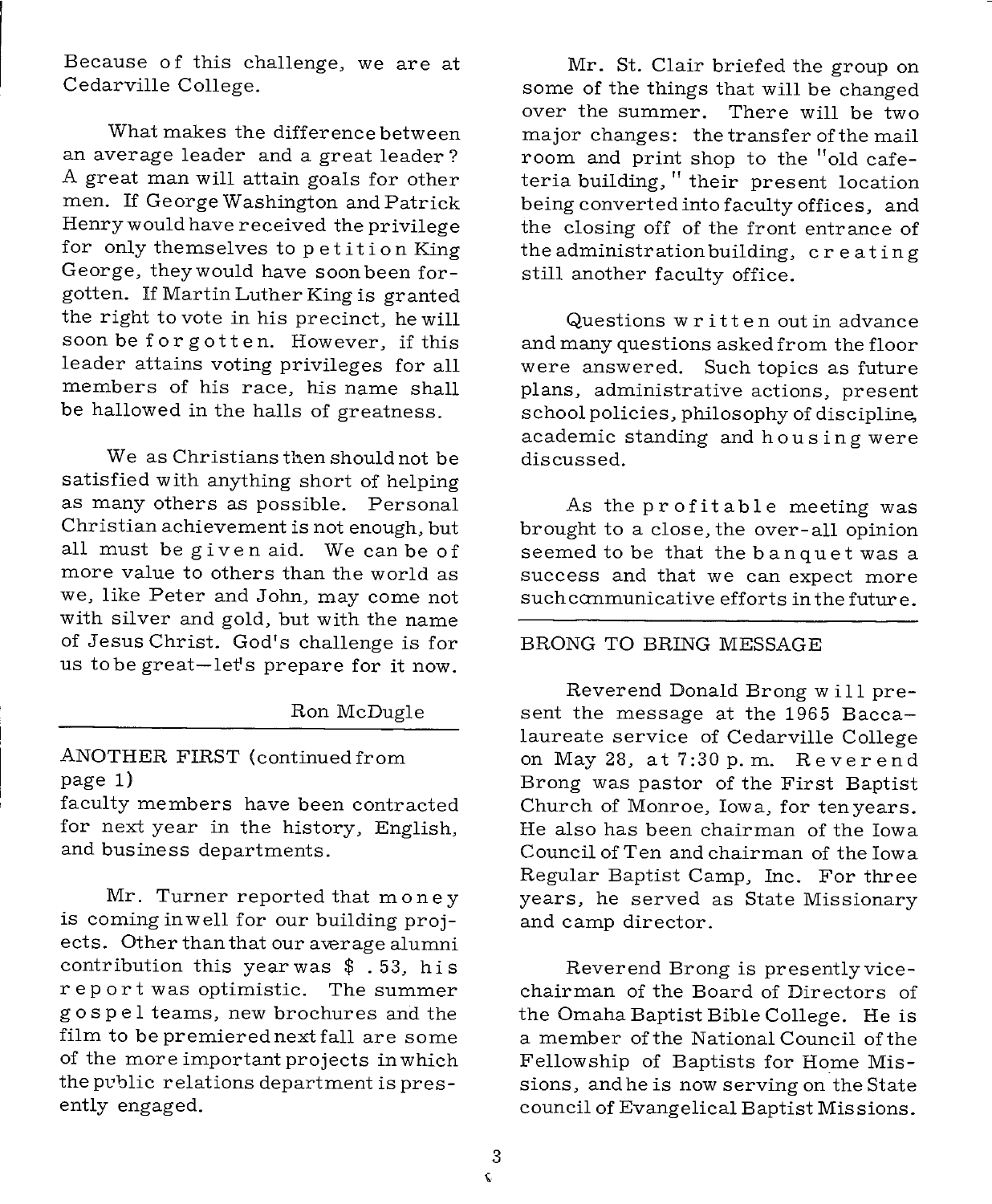#### **THE** UGLY AMERICAN COMES TO LIFE

On May 7 and 8, the book that swept the country with its straight forward questions, bitter accusations, and sad condemnations came to Cedarville in the form of <sup>a</sup>play written by Bernard Lubar. "The Ugly American' is one of the most important works ever written on the basic struggle of our times." The novel writers, William J. Lederer and Eugene Burdick, determined to give the American people a true picture of the inadequacy of their foreign aid and foreign diplomats. This they did with a ruthless poignancy so clear cut that no one could miss the point. The critics hailed the novel as a must on the reading list of every American citizen and rejoiced at its presentation on the stage. Said one critic, "It's a fascinating story that is significant to every American and in this new, truly dramatic format it can reach many people who should know this vital story. "

The basic question raised in the novel is "Are we losing the struggle for <sup>a</sup>free world?" The answer lay in two conflicting theories of foreign aid. The communists, according to the book, have developed <sup>a</sup>man to man training program; their workers are well schooled in the manners, customs, religion, and needs of the people. The Americans, on the other hand, have adopted the position of a benefactor who gives large sums of money for weapons, bridges, roads, and dams, while they neither understand nor care about the people of the land. It is strange indeed that <sup>a</sup> country based on rule by the people should forget that thewayto a nation is 'through the people; that a nation is the

people. The selfish, thoughtless, gloryseeking American embassy presented **:in**  the book certainly does no credit to the American image.

Very little of the basic underlying <sup>p</sup>hilosophies and of the blind, resolute failure of our leading people was lost in the transfer of the book to <sup>a</sup>play. (continued on page 5)

### HONOR STUDENTS RECOGNIZED

The certificate reads: "In recognition of a high standard of scholastic excellence . . . . " And the standard is high; higher than the standard em<sup>p</sup>loyed lastyear. A 3.25 is required to qualify for the Dean's List, and a 3.75 is necessaryforthe Dean's Honor List. The standard last year was a 3. 00 average for the Dean's List and 3.50 for the Dean's Honor List.

This year, the faculty was in full academic regalia when they presented the certificates of honor to the eightyeight students on the Dean's List and the twelve students on the Dean's Honor List.

Dr. Jeremiah and Dr. Johnson presented the certificates. An academic challenge from three points of view was given by President Jeremiah, Dr. Bartholomew, and MarvinStephens, student representative.

An Honor's Luncheon for students and their parents was given Saturday, May 8, in the Student Center. Jack Cline from the Athletic Department of Ohio State University, gave the Honors address.

PRE-REGISTER BEFORE MAY 14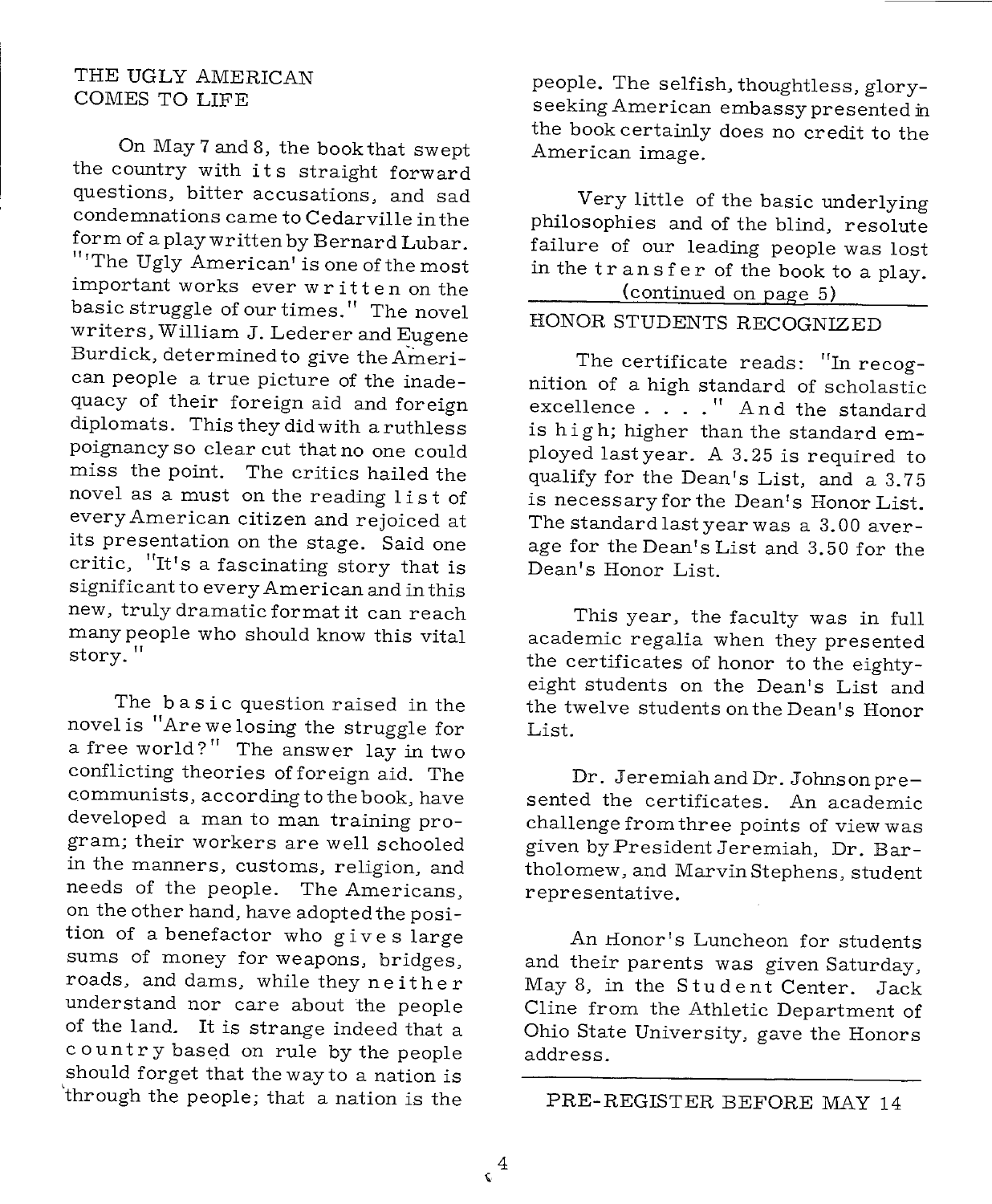

#### SENIOR CITIZEN

The first time he heard about Cedarville was July 30, 1961, when <sup>a</sup> quartet from the college sang at his home church in Medford, New Jersey; and right then Dave Thorne said, "That is where I want to go."

Immediately Dave sent for information and an application from Cedarville. He then waited until the second week in August to learn that he'd beenaccepted for the fall semester.

Dave enrolled that September, along with his sister Barb, and began studyingtoward a history major and business minor, with hopes to teach after graduation.

But studyingwasn't, and isn't, his only "interest." Dave has been a manager for the basketball and base b a 11 teams for several seasons and he's also worked as a gymnasium manager and 5 coaches' assistant. His quiet efficiency and ready smile have won him many friends at C.C., which he considers about the nicest side of his college experience.

Those who say that Dave isn't "quite so quiet when he gets to know you, " claim that his s mi 1 e sometimes turns into a characteristic "grin" that "gives him away" when he's teasing someone - <sup>a</sup>favorite pastime.

Dave's plans for this summer and his immediate future include a job near his home, student teaching through the Central program next fall, and perhaps work to obtain his master's degree.

#### PLAY (continued from page 4)

Most of the incidents remained remarkably true to the novel, often even to the point of keeping the exact original dialogue. A few minor elements were changed-the role of Marie was greatly expanded, for example, the 'love scenes'' were added, and the men, rather than the women, attacked Homer at the urging of Deong. Much condensation was n e c es s a r y, of course, but the basic motif was well preserved and most of the additions were obviously made with the intent of heightening, rather than distracting from, the message in this condensed form. It is only sad that some of the students who saw the play will never read the novel and will therefore never benefit from the full development of Lederer and Benedict's argument. Actually, both the play and the book are necessary for a complete appreciation ofthis great work, for the <sup>p</sup>lay affords only a superficial understanding without a knowledge of the book while the book is brought to life in this masterful presentation on the stage.

ð.